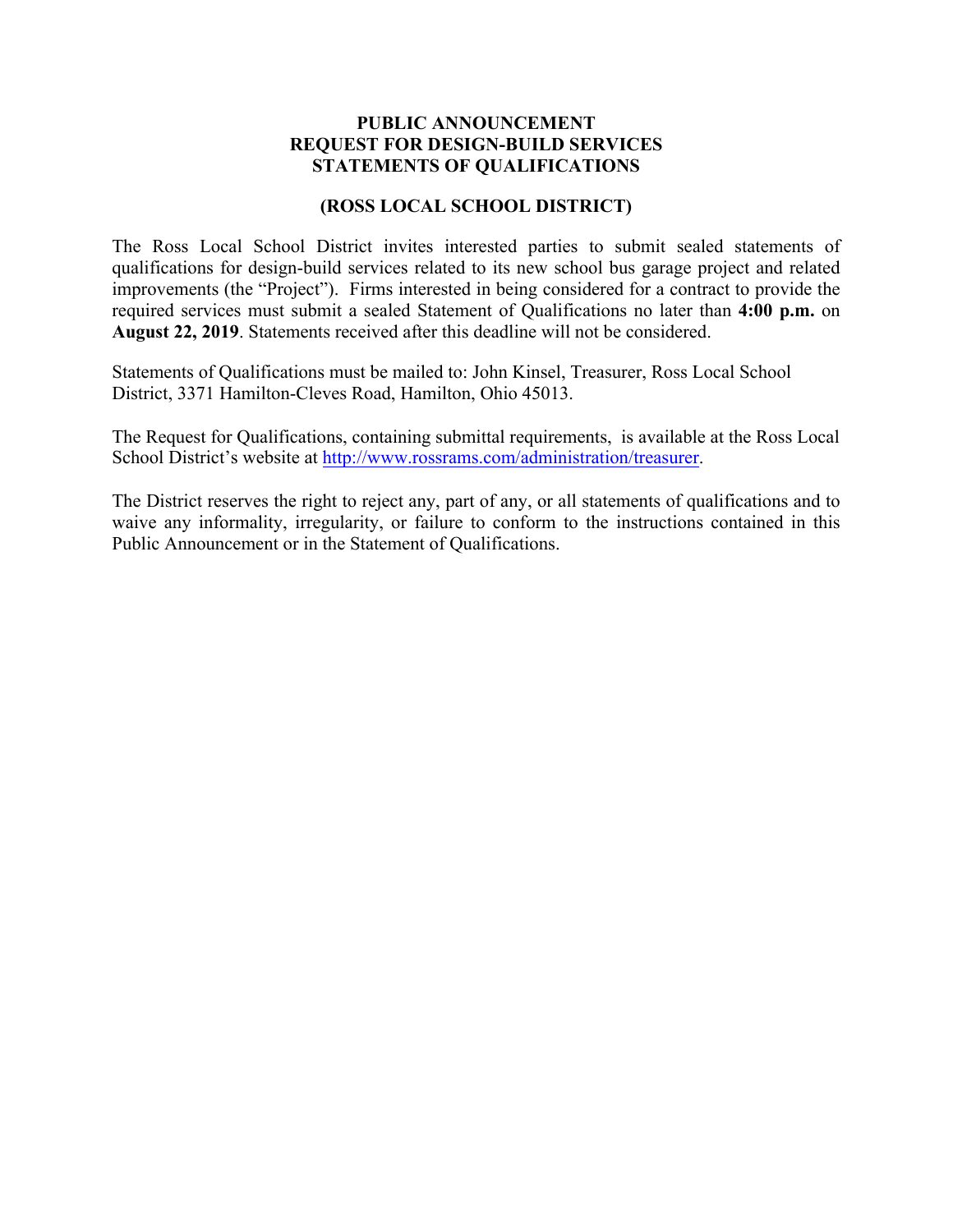# **Design-Build Firm Request for Qualifications (RFQ)**

| Project Name    | Ross Local School District New Bus Garage | Response Deadline | August 22, 2019                |
|-----------------|-------------------------------------------|-------------------|--------------------------------|
| Project Address | Approx. 3371 Hamilton-Cleves Rd.          | Owner             | Ross LSD                       |
| City/County     | Hamilton, Ohio (Butler County)            | Owner Address     | 3371 Hamilton-Cleves Rd.       |
| Zip Code        | 45103                                     | City/County       | Hamilton, Ohio (Butler County) |
| Delivery Method | Design-Build Project Delivery             | Zip Code          | 45103                          |

The Ross Local School District ("Owner") is requesting qualifications from firms for the design-build of a new bus garage and related improvements for the storage of school buses in Hamilton, Ohio ("Project").

The Project will consist of a new school bus garage on a concrete slab. The Design-Builder (the "Firm") will be required to provide all necessary and required design services, labor, and materials for the complete design and construction for an operation-ready Project.

The total project cost budget is \$800,000.

The selection process for a design-build firm is a "best value" selection process. It is a two-step process consisting of a qualifications phase (this RFQ) and thereafter a request for proposal phase (RFP) to the top 3 firms selected from the RFQ phase. The Owner intends to award a negotiated contract to the Firm determined by the Owner to be the most qualified and best value. The Owner reserves the right to evaluate previous projects referenced by responding firms.

This RFQ is the first step in the selection process and provides the instructions for submitting information. Subsequent steps will be completed prior to negotiating or executing the design-build contract. The Owner reserves the right, at its sole discretion, to modify these procedures, criteria, and/or terms.

The proposed substantial completion date for the Project is: December 12, 2019.

Prevailing wages do not apply to this school district project.

#### **A. GENERAL INFORMATION**

- 1. All responses to this RFQ are prepared solely at the Firm's expense.
- 2. The Owner does not obligate itself to accept any submittal. The Owner reserves the right to reject any and all submittals and will have no liability whatsoever to any Firm whose submittal is not accepted.
- 3. Acceptance of a submittal shall not constitute any interim or final agreement between the Firm and the Owner, and such acceptance will not be binding on the Owner unless, and until, an agreement covering all conditions and provisions of the work has been developed in writing, executed by both the successful Firm and the Owner, and the appropriate certificates have been attached to the agreement.

#### **B. DEFINITIONS**

- 1. The "RFQ" is this Request for Qualifications.
- 2. The "Owner" is the Ross Local School District.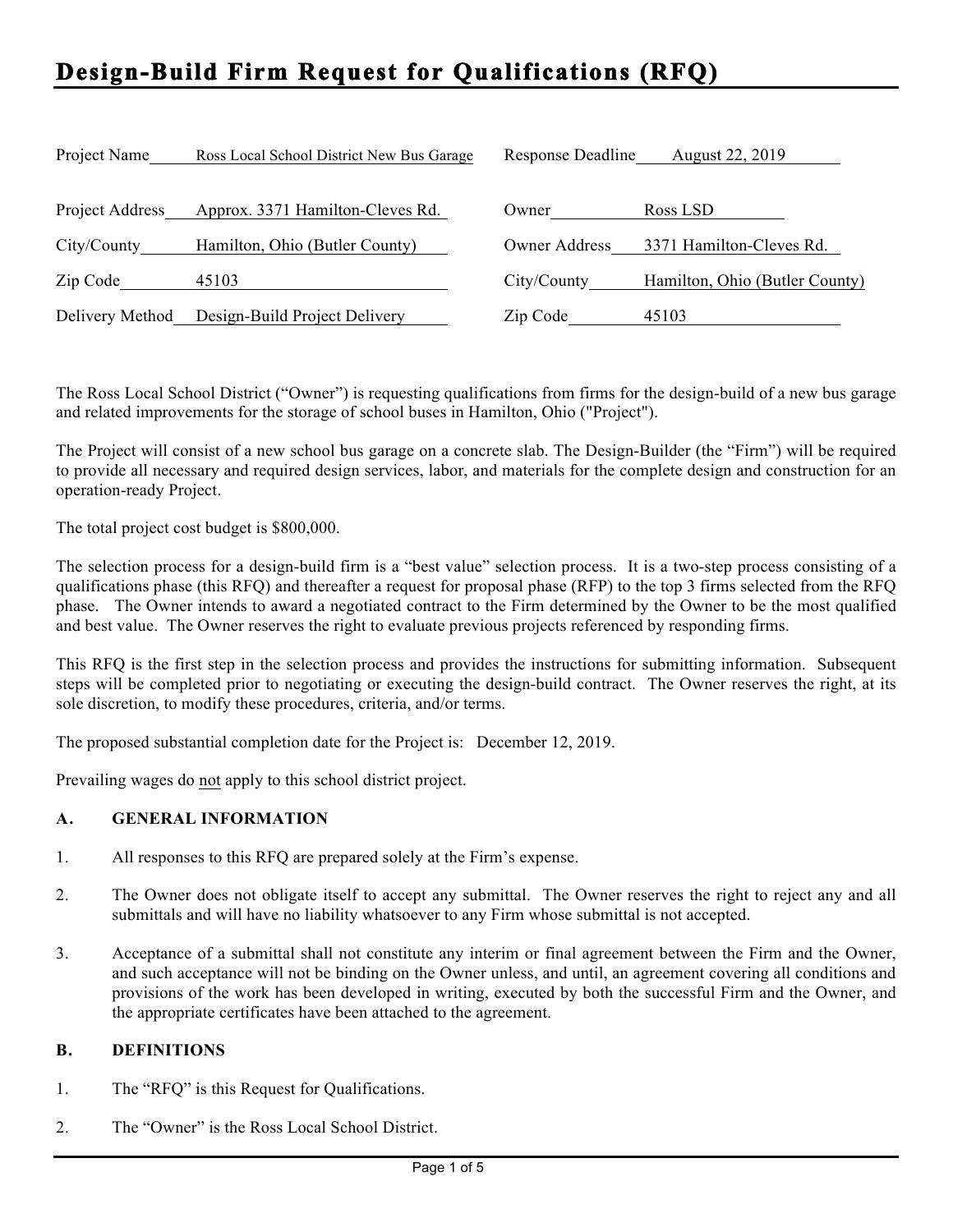# **Design-Build Firm Request for Qualifications (RFQ)**

- 3. The "Firm" is any firm, or combination of teaming firms, submitting a statement of qualifications in response to this RFQ.
- 4. The "Submittal" is the information submitted by the Firm that contains its qualifications for consideration by the District.
- 5. The "Criteria Architect" is the criteria architect to be selected by the Owner before the Firm is selected for the Project.

## **C. SUBMITTAL CONTENT**

- 1. Provide a statement of qualifications, similar in form to AIA Document A305 (latest edition) or similar, and other documentation as necessary to demonstrate the Firm's financial responsibility and ability to provide a surety bond.
- 2. Provide a general description of the Firm, a brief history of the organization, and areas of expertise. Identify the Firm's total number of in-house, full-time employees.
- 3. If the Firm is a national firm with a branch office in Ohio, provide information limited to the firm's Ohio office projects and experience.
- 4. Identify the principal within your Firm who will be the primary contact.
- 5. Provide resumes of the individual professionals and project personnel who will provide the proposed services.
- 6. Provide a minimum of 3, and a maximum of 5 projects, describing your experience in similar projects reflecting the evaluations of previous clients on such factors as control of costs, quality of work, and meeting of deadlines within the last 10 years.
- 7. Provide a statement of experience in the planning, design and construction of school improvements and other publicly funded projects.
- 8. Provide a statement of competence to perform the required design-build services as indicated by the technical training, education, and experience of the Firm's personnel and key consultants, especially the technical training, education, and experience of the employees and consultants of the design-build firm who would be assigned to perform the services, including the proposed architect or engineer of record.
- 9. Provide a statement of ability to perform the project in terms of its workload and the availability of qualified personnel, equipment, and facilities to perform the required design-build services competently and expeditiously.
- 10. Demonstrate compliance with sections 4703.182, 4703.332, and 4733.16 of the Revised Code, including the use of a licensed design professional for all design services.
- 11. Describe the process you will use to meet the goal of proper design, engineering and construction to meet completion date.
- 12. Describe how you will include the Owner in the design process to address the overall configuration of the Project, layout, materials, and end user needs.
- 13. Provide a minimum of 3 relevant references, including company name, address, current telephone number and name and title of contact person. References shall represent the range and depth of the firms' experience in the proposed service areas. Public construction experience is strongly preferred.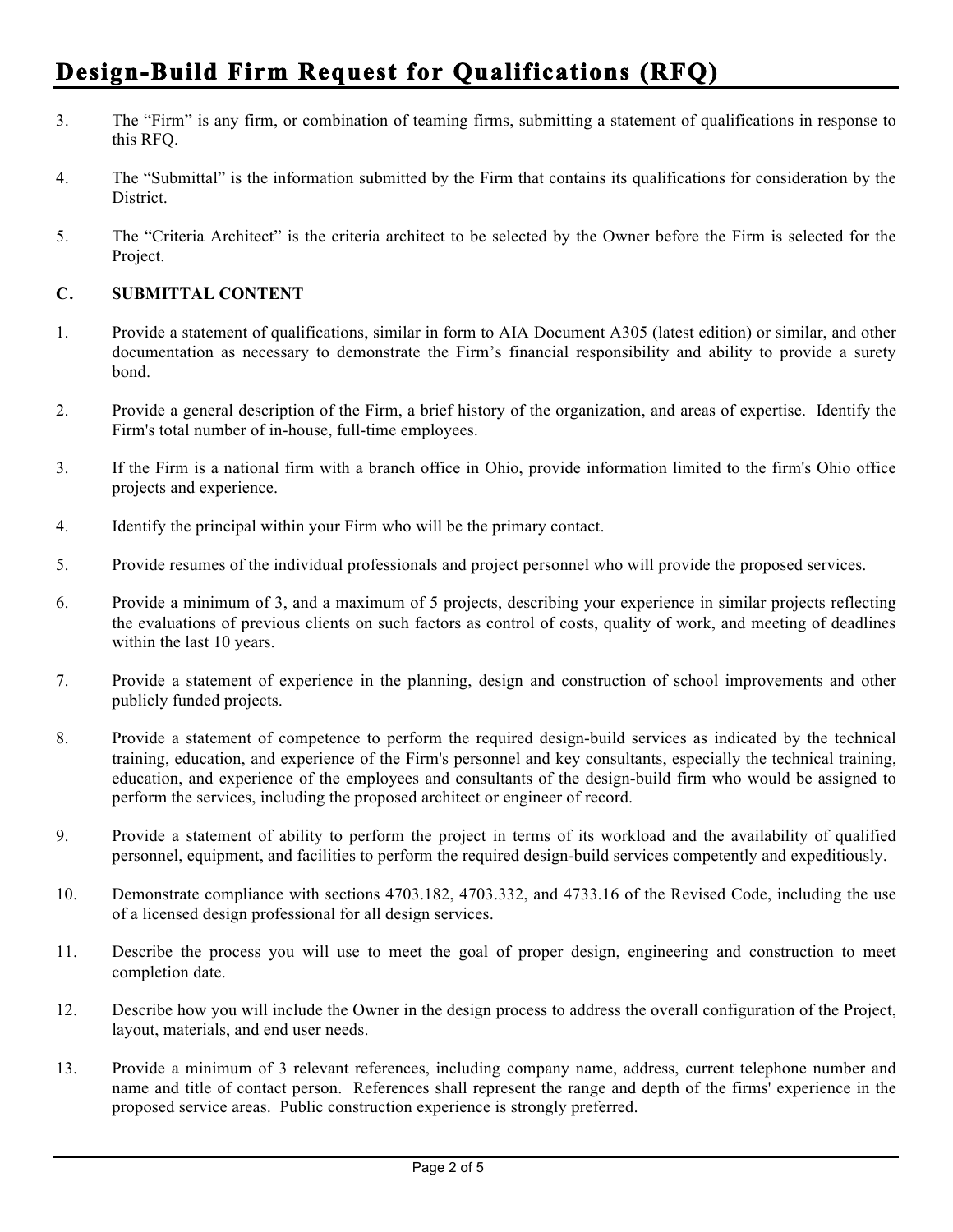# **Design-Build Firm Request for Qualifications (RFQ)**

- 14. Provide evidence of the Firm's General and Professional Liability insurances, including a current sample insurance certificate which identifies the Insurance Carrier, Policy Number and Policy Limits. Litigation history, including any mediations or arbitrations, in which the firm has participated as a party related to providing the firms proposed services during the past ten years.
- 15. Provide a disclosure of all convictions or fines assessed against the Firm or any of its officers or directors for violations of State or Federal Law.

## **D. MINIMUM CRITERIA QUALIFICATIONS FOR DESIGN-BUILD**

- 1. Experience in the planning, design, engineering, and construction of similar projects.
- 2. Sufficient number of similar completed projects within the last 5 years that demonstrate mutually beneficial partnerships with clients.
- 3. Favorable performance evaluations on recently completed similar projects.
- 4. Ability to deliver the design and construction of the project in a timely fashion and on budget.
- 5. The technical training, education, and experience of the employees and consultants of the design-build firm who would be assigned to perform the services, including the proposed architect or engineer of record and availability of staff by number of project managers / superintendents within primary firm to perform the work.
- 6. Ability to perform the project in terms of its workload and the availability of qualified personnel, equipment, and facilities to perform the required design-build services competently and expeditiously.
- 7. Compliance with sections 4703.182, 4703.332, and 4733.16 of the Revised Code, including the use of a licensed design professional for all design services.
- 8. Financial responsibility including evidence of the capability to provide a surety bond for 100% of the ultimate value of the project.

#### **E. SUBMITTAL PROCESS AND DEADLINE**

- 1. The Firm must submit **three written copies** of its submittal.
- 2. Proposals shall be addressed and delivered to the **Ross Local School District, 3371 Hamilton-Cleves Road, Hamilton, Ohio 45103, Attn.: Treasurer, John Kinsel.**
- 3. Plainly marked on the outside of the package shall be **"PROFESSIONAL DESIGN-BUILD SERVICES QUALIFICATIONS"**
- 4. Submittals shall be delivered no later than 4:00 p.m. local time on the Response Deadline. **Submissions thereafter may be disqualified and deemed non-responsive.**

#### **F. EVALUATION OF SUBMITTALS**

After the stated deadline, the Owner will review all Submittals, applying, among other things, the following criteria:

1. The Firm's recent experience, knowledge and familiarity with the design, engineering and construction of infrastructure projects for special districts in Ohio.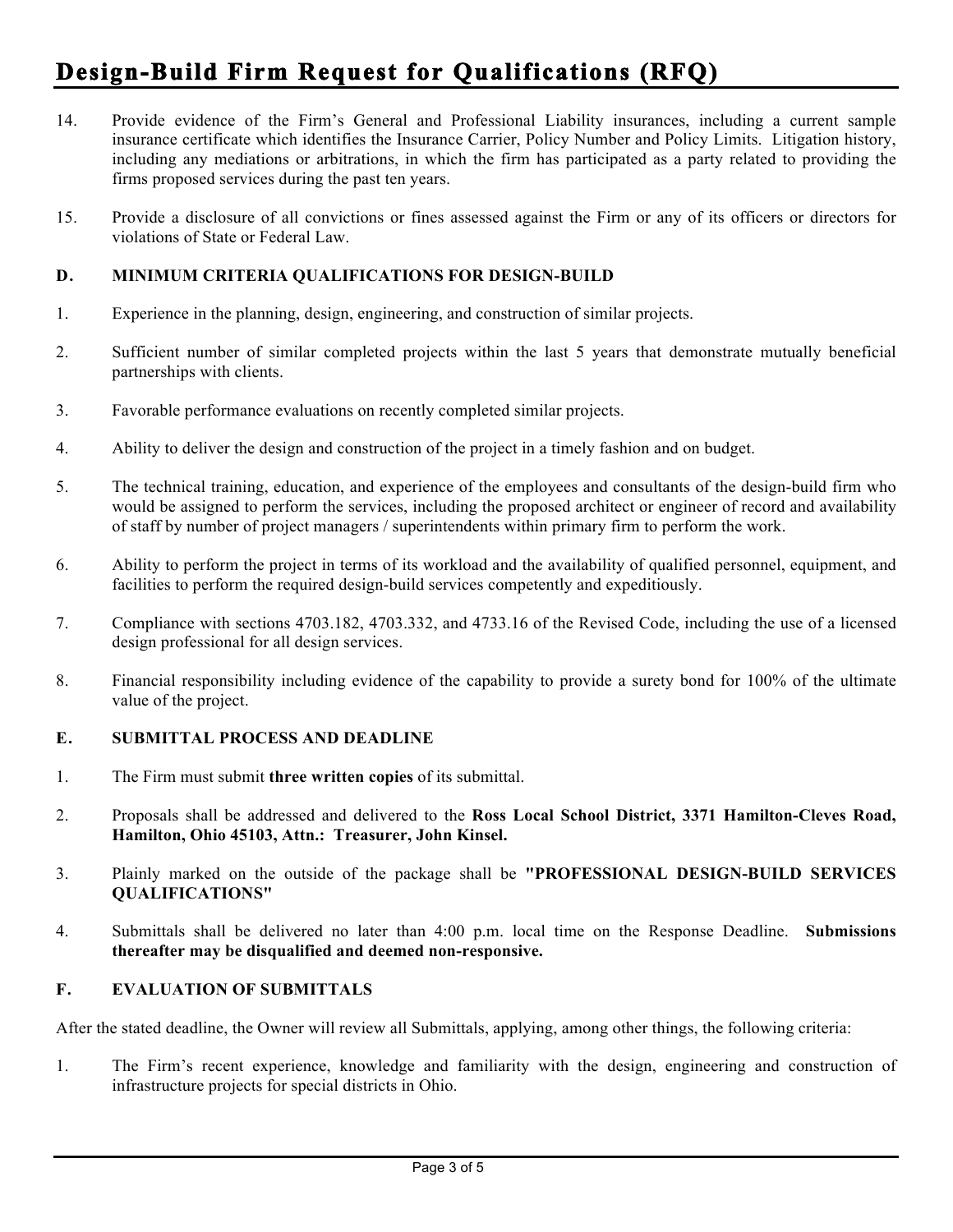- 2. Specific qualifications and licensure of primary staff, who will manage, supervise and provide services, including team members working on similar projects.
- 3. The experience of the design team, sub-consultants or associated firms on similar projects.
- 4. The Firm's workload and ability to meet budgets and schedules.
- 5. The Firm's ability to undertake the work and assume the financial liability associated with the work, including the ability to provide a Surety Bond, as well as the adequacy of the accounting and scheduling systems to identify costs and impacts to the project.
- 6. Favorable performance evaluations on recently completed similar projects.

## **G. CONTRACT NEGOTIATIONS**

The District will select and rank 3 firms that it considers to be most qualified to provide the required services. The 3 Firms selected shall be referred to as the "Short-Listed Firms" and shall move to the RFP phase and will be provided with a Request for Pricing and Technical Proposal. This Request will include: (a) a description of the Project and Project delivery; (b) the design criteria produced by the Criteria Architect; (c) a preliminary Project schedule; (d) a description of any preconstruction services; (e) a description of the proposed design services; (f) the form of the design-build services contract; and (g) a request for a pricing proposal.

Following the evaluation of the Short-listed Firms' Responses to the Request for Pricing and Technical Proposal, the District will enter into negotiations with the Short-Listed Firm that is determined to be the best value.

## **H. REJECTION OF SUBMITTALS**

The Owner reserves the right to reject any, part of any, or all submittals received and to waive informality in any submittal.

#### **I. MODIFICATION OF CRITERIA, PROCEDURE, AND TERMS**

This RFQ sets forth the intent of the Owner as to the procedure and criteria by which the Design-Build firm will be selected. Except as required by statute, the Owner reserves the right, in its sole discretion, to modify this procedure and criteria until an agreement between the Owner and the successful Firm is executed.

# **J. CLARIFICATION AND SUPPLEMENTATION OF SUBMITTALS**

The Owner reserves the right, in its sole discretion, to have any Firm clarify or supplement its submittal, including making such request through direct contact with the Firm.

## **K. QUESTIONS AND ANSWERS**

- 1. Any questions concerning this RFQ should be directed in writing via email to John Kinsel, Treasurer, at John.Kinsel@rossrams.com with the Project Name included in the subject line (no phone calls please).
- 2. The Owner will review all questions and provide answers to interested firms in writing and make all questions and answers available to all interested firms upon their request. The names of the parties submitting questions will not be identified.
- 3. Firms are not to rely on any oral instructions or answers. Oral responses affecting the information provided by the Candidate in its submittal will not be binding on the Owner, its employees, agents, or representatives.